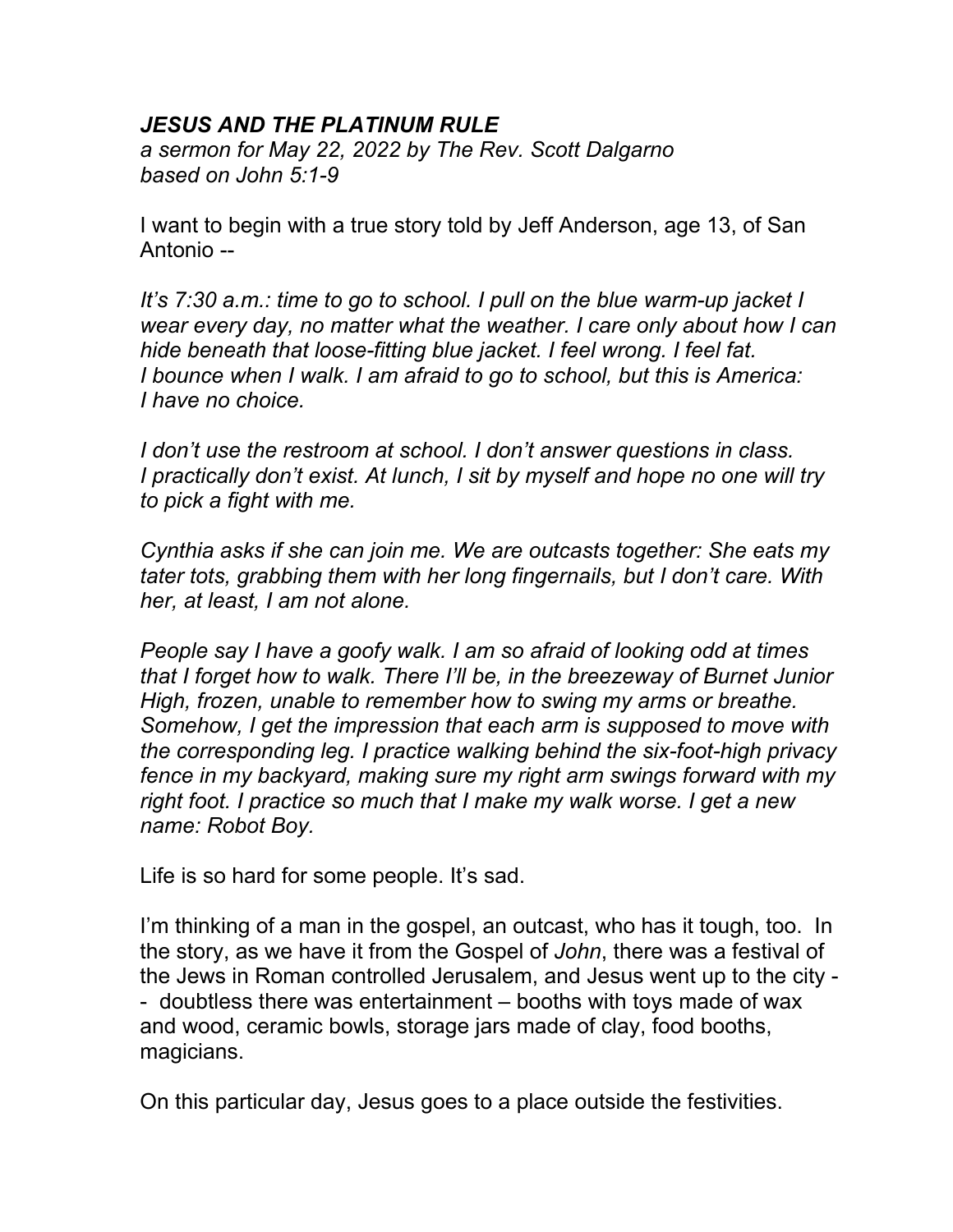A place for those who never celebrate; a place with five porticos, full of mats upon which lay the blind, the lame. The gospel tells the story of a man who is paralyzed. He had planted himself beside a supposed magic pool 38 years before this day and he is still there. Thirty-eight years – that's longer than most people lived in the first century.

 The story says that Jesus, knowing that he had been there a long time, asked him a question: "Do you want to be healed?"

"Does he want to be healed?" My heavens, he has been camping there next to a healing pool for . . . 38 years???

A silly question or . . . . maybe not?

Think about it. What would it mean for a man who had been in such a state for 38 years to be healed?

I mean, imagine his life. If he were healed he'd suddenly have to fetch his own meals. There'd be a whole new set of expectations for him. He'd have to make a living somehow on his own.

Let me suggest that for Jesus to ask the question, "DO YOU WANT TO BE HEALED?" it is an act of empathy, of compassion.

You know, Jesus is often identified with the Golden Rule: "Do unto others as you would have them do unto you." Jesus is, in fact, often stamped with the authorship of that phrase, but you can find a number of versions of it cropping up in cultures around the globe going way back before him.

Let me just say, there are limits to the Golden Rule.

For my money, if Jesus is the author of any "rule" it would have to have been what is becoming known today as the Platinum Rule. That one goes this way – "Do unto others as they would be done by." That is to say, don't just do for people what *YOU* would like – take the time to find out what *they* might really want before you "help" them.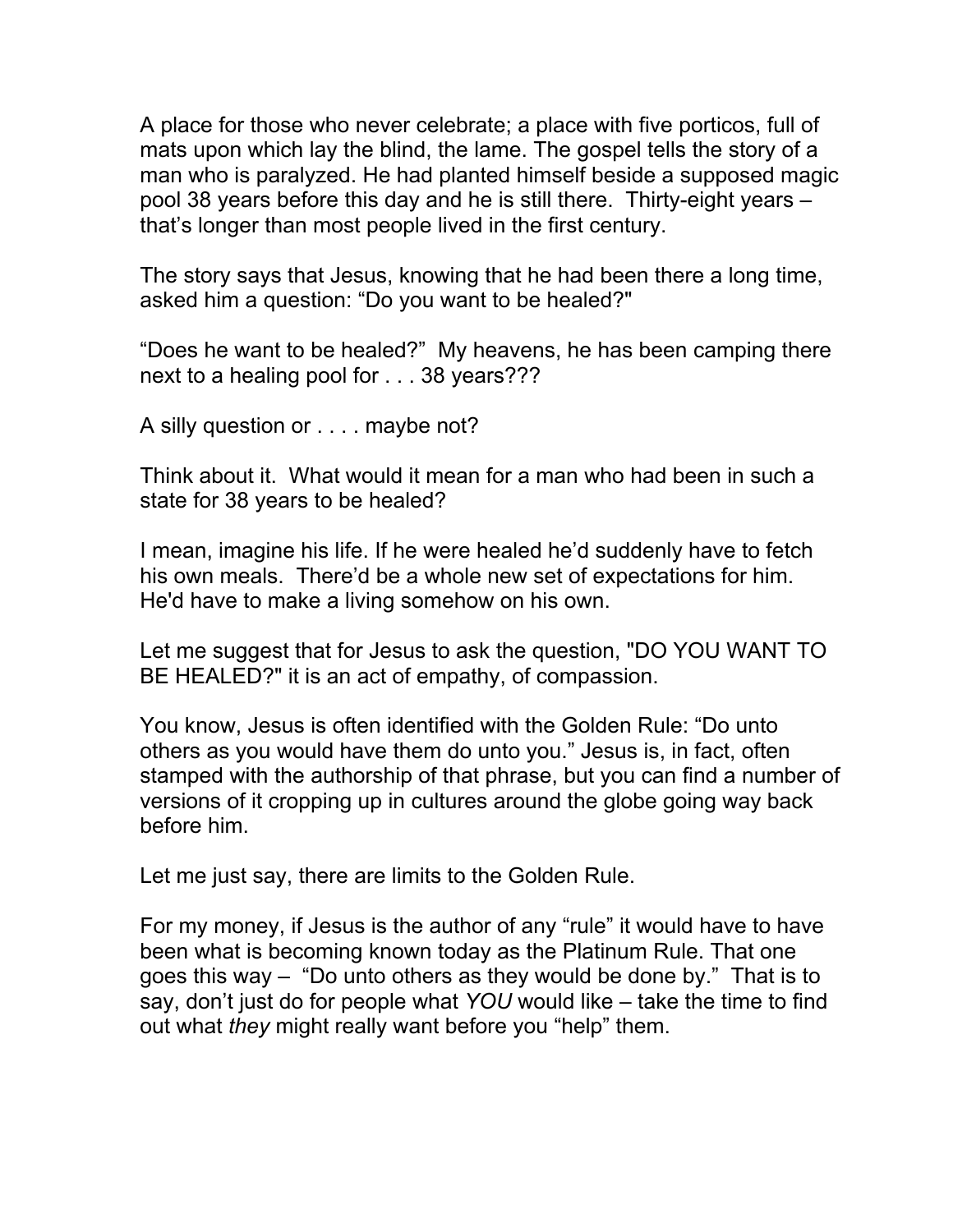That truth is made perfectly clear in the story of the paralyzed man. Part of Jesus' integrity, I believe, lies in the fact that he goes beyond the Golden Rule.

He does not give people what we think they might want. He cares enough to ask them what they are willing or unwilling to accept. I think Jesus' integrity is, in fact, measured by his respectful behavior toward people of every station in life in regard to what he gives them.

I remember being given a lesson on this during the first pastoral call I made on my second day in my first church decades ago over in the Cully neighborhood of Portland. I was so green!

I asked the office manager who in the congregation might appreciate a pastoral visit and she said, "Dorothy," a woman who lived a block away from the church whose husband had passed away just a couple of months before. I'd met Dorothy the day before: the Sunday when I had led worship there for the first time. Dorothy was a very well dressed, proper woman, and a devoted church-goer. She had nursed her husband faithfully for a number of years before he died.

She answered her door and I immediately told her how sorry I was for her loss. Dorothy didn't skip a beat. She said, "Don't be sorry. I'm not. He was a skunk. Now I go dancing three nights a week. I'm finally having a good time in life."

Sometimes saying, "I'm sorry for your loss" is the right thing to say. And sometimes it's more complicated.

I remember hearing of a 70 year old man who had spent more than 30 years in prison; he was granted parole, but he wept and begged the parole board to rescind the order. The idea of being out on-his-own was not only NOT welcome, it filled him with terror. You might remember that the actor James Whitmore played just such a character in *The* 

*Shawshank Redemption*. "Do you want to be healed?"

There is a hornet's nest hidden in that question. Let me tell you another reason why.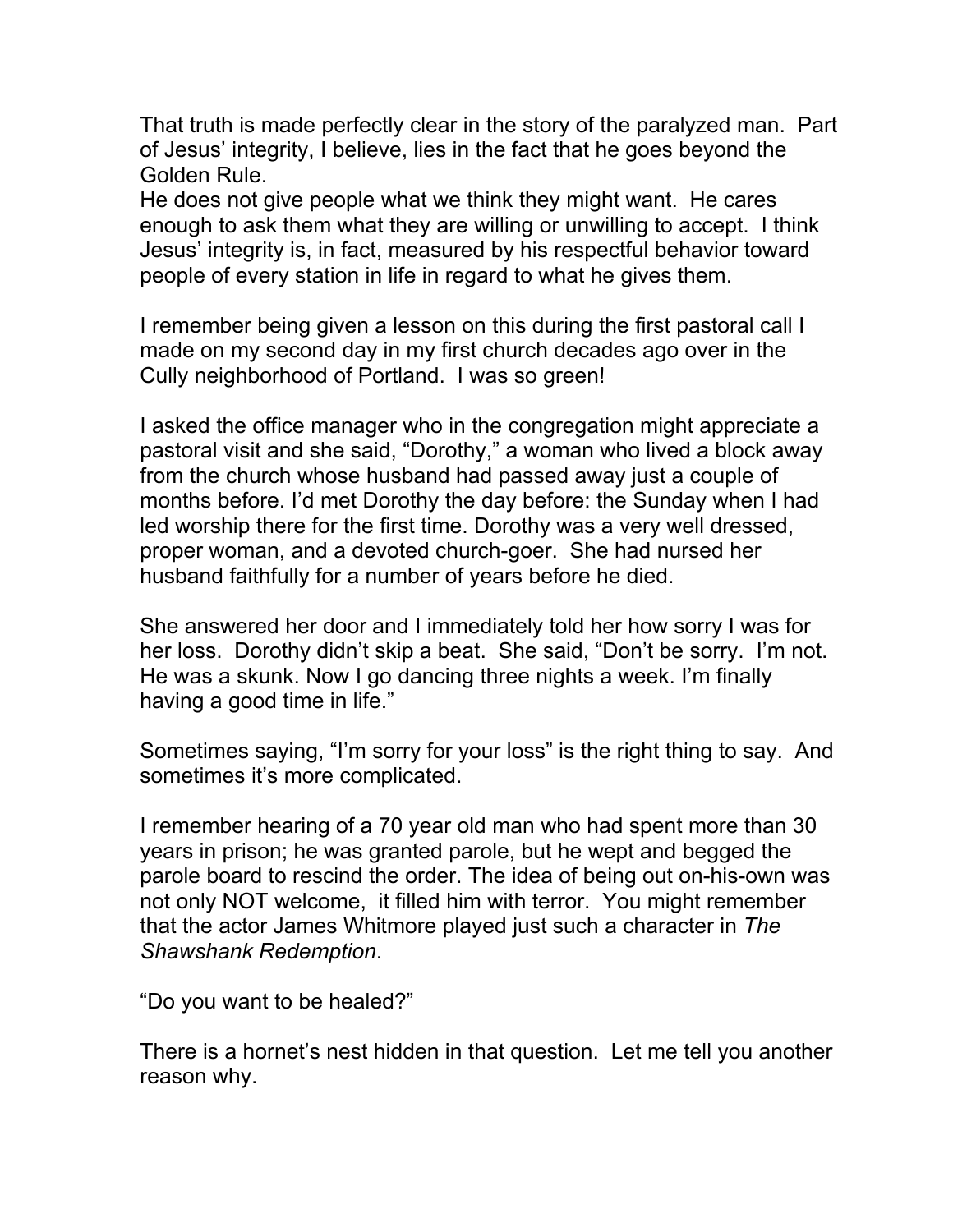I remember a Presbyterian minister over in NE who went around anointing people with oil; people who had cancer. He and his elders would anoint them, pray over them, and then he would tell them they were healed but that they needed to "appropriate" their healings. That is, he would say, "If you have enough faith you will get well. If not, no healing for you." This left many of them not only sick but also guilt ridden, thinking they didn't have enough faith.

I knew some of these people. I had to try to clean up that minister's messes sometimes. It was appalling, an outrage. Gross malpractice.

Now, that said, when it comes to disease, I believe there are, in fact, people, sometimes, who choose NOT to get well This is a tricky subject.

I know a woman, grown now, who when she was all of 6 was hospitalized for many months with Hepatitis A. She swears that she spent much longer in the hospital than she needed to and all because she willed herself NOT to get better.

She overheard her parents talking early in her illness about their desire to divorce, and she thought that as long as she was very sick they'd stay together.

"Do you want to be healed?" Not always.

We make all manner of choices in this world; and they are not always the best choices, heaven knows. Sometimes we make choices that are just sad. Think again of poor "Robot Boy" in the story I began with.

We've all heard of abused children who marry people very like their abusive parent. The choice may not be good, but it may seem, at first, to be comfortable. We, all of us, choose familiar demons at times.

"Do you want to be healed?"

The lame man in the gospel story does not answer Jesus' question directly. He is, in fact very defensive –

"I have no one to put me into the pool when the water is troubled; I'm lame. I can't get there. It's a catch 22."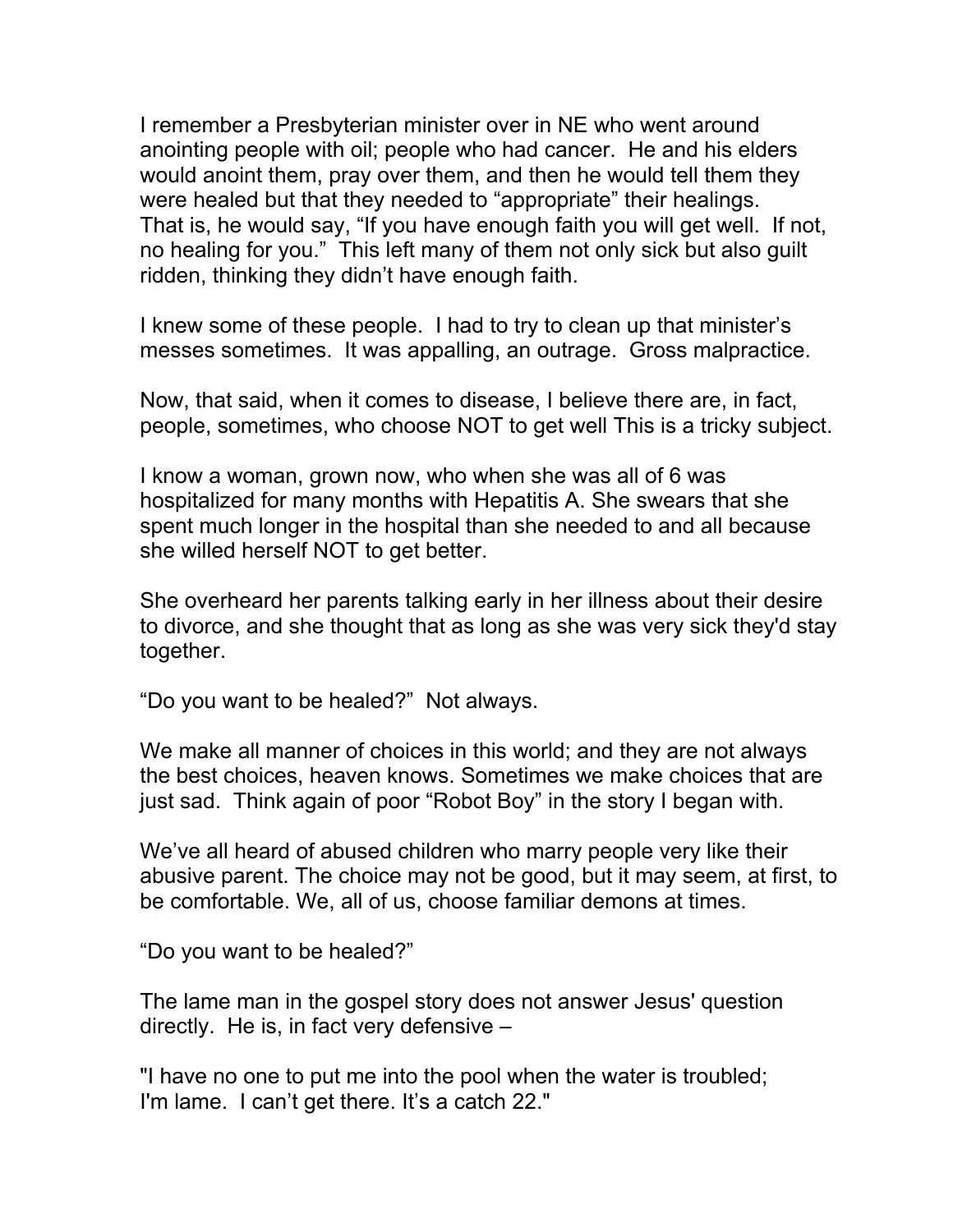Maybe he is really saying something like, "I have no one to put me in the water. I have . . . .no one, and because I have . . . no one. I'm not all sure I want to get better."

I have come to believe that the possibility of wellness in sickness often has to do with who you have around you -- family or friends to help you hear what the doctors are saying – family or friends to advocate for you, to make you more than just part of the hospital's census.

Sometimes that person can be a complete stranger – an angel, of sorts. I remember a woman who lost both legs in the Boston bombing. Initially, she was just glad that they saved her life, but then, because they couldn't save her legs she began dwelling sadly on her loss, just as we all would.

And then a soldier who had lost both legs in Iraq came to visit her, came in on his two prostheses without even a limp. He said, "I was just where you are. Look at me now," he said and danced a little for her. "You can do this." And she said, that was the moment it all turned around for her. Pretty soon she was able to gather up the courage to say, "Maybe I can be as good or even better than I was."

And sometimes life provides *little* angels that really humble us on the way to giving us a needed lift. This story is told in the first person by Nancy Burke:

*When I was very ill, I had to receive weekly intravenous treatments. This went on for almost two years. Somewhere in the middle I lost my courage. It is hard to say which collapsed first, my soul or my veins, but collapse they both did. One day the search for a healthy vein became too painful. I pushed the needle away and cried. The nurse asked to let her introduce me to a young girl of about ten who had lived with cancer all her life and who was also there receiving treatment that day. This child smiled at me and said, "You should have got one of these."*

*Lifting her T-shirt she showed me the hole that had been cut into her stomach so that she could receive her treatments through a permanent plastic port. Then she put her hand, small and soft, in mine and said*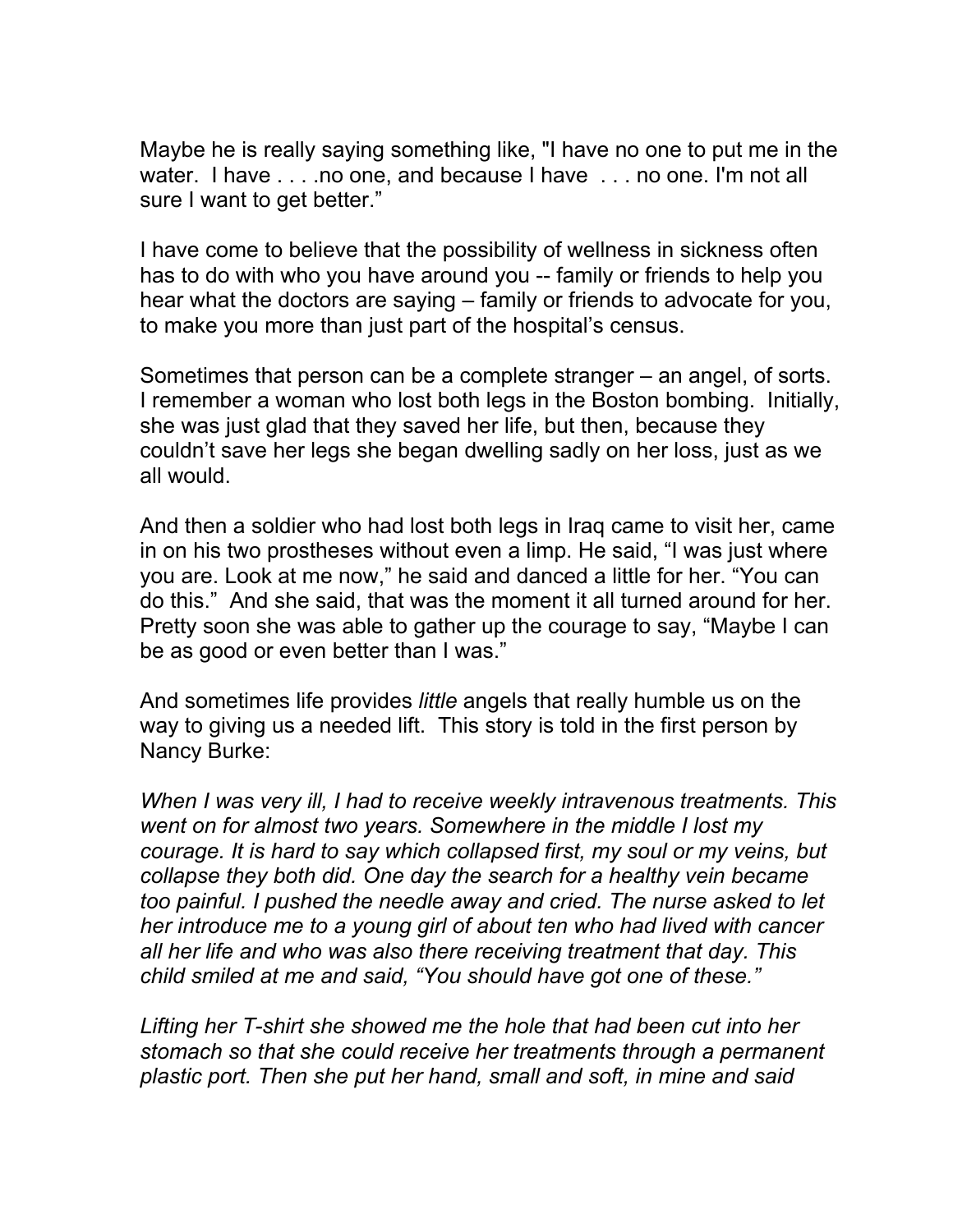*"You can take it." And I did. (Nancy Burke, Meditations For Health: Thoughts & Quotations On Healing & Wellness)*

Do you want to be healed?

Healed. What, in the end, does that mean?

I remember seeing Magic Johnson on "60 Minutes" years ago. He was talking about his HIV. He said something interesting. He said, "I'm healed, but I'm not cured." That raised more questions than it answered. Then he said, "I know I'm going to be alright."

Fear of AIDS was not dominating his life; it was not the central issue determining who he was, who he is. Magic Johnson is, in fact, a more interesting person than he was before he found out he had HIV. He has more soul, more depth. He knows what is really important. That is the gift he got of getting in touch with his own mortality

I've quoited the Sufi poet, Rumi to you before:

*Don't turn your head; keep looking at the bandaged place. That's where the light enters you.*

Do you want to be healed?

Illness can be so insidious. It can so take over one's outlook that everything else about oneself can be lost

This morning's reading from the gospel of *John* says that the lame man had "for 38 years been IN his sickness" (That's the literal Greek). He was swallowed by it.

We become tempted to believe that we are sick, and that's all – but we need not let that happen -- and often it takes an angel to talk us out of it Someone to call us, like Jesus, to go beyond it.

I'll close with one more story of just such an angel. It's by Dawna Markova who tells her own story about her own special angel.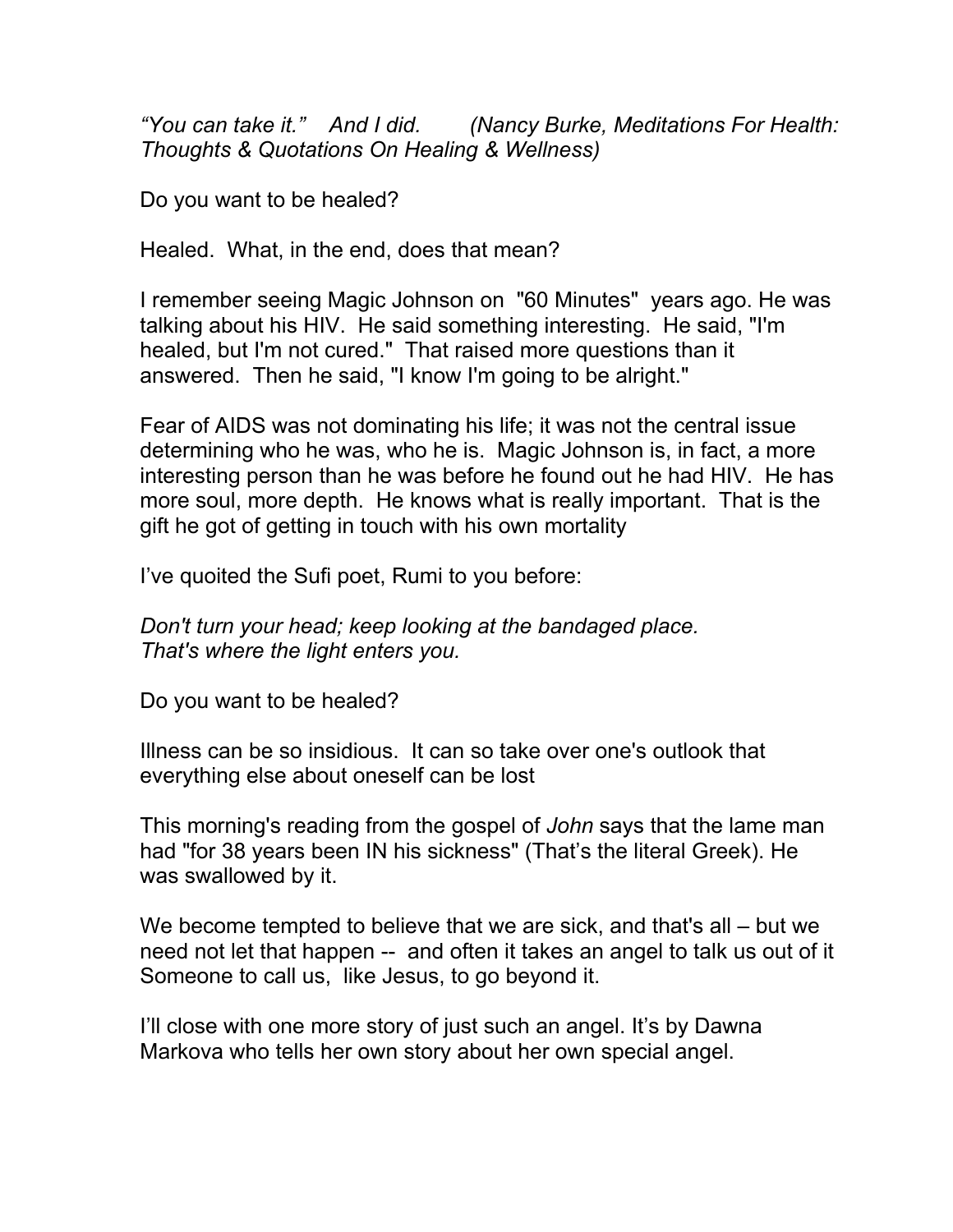*When I was in the hospital, the one person whose presence I welcomed was a woman who came to sweep the floors with a large push broom. She was the only one who didn't stick things in me, take things out, or ask stupid questions. For a few minutes each night, this immense Jamaican woman rested her broom against the wall and sank her body into the turquoise plastic chair in my room. All I heard was the sound of her breath in and out, in and out.*

*It was comforting in a strange and simple way. My own breathing calmed. Of the fifty or so people that made contact with me in any given day, she was the only one who wasn't trying to change me.*

*One night she reached out and put her hand on the top of my shoulder. I'm not usually comfortable with casual touch, but her hand felt so natural being there. It happened to be one of the few places in my body that didn't hurt. I could have sworn she was saying two words with each breath; one on the inhale, one on the exhale: "As. . . Is. . . As. . . Is. . ."*

*On her next visit, she looked at me. No evaluation, no trying to figure me out. She just looked and saw me. Then she said simply, "You're more than the sickness in that body." I was pretty doped up, so I wasn't sure I understood her; but my mind was just too thick to ask questions.*

*I kept mumbling those words to myself throughout the following day, "I'm more than the sickness in this body. I'm more than the suffering in this body." I remember her voice clearly. It was rich, deep, full, like maple syrup in the spring. I reached out for her hand. It was cool and dry. I knew she wouldn't let go.* 

*She continued, "You're not the fear in that body. You're more than that fear. Float on it. Float above it. You're more than that pain." I began to breathe a little deeper, as I did when I wanted to float in a lake.* 

*I remembered floating in Lake George when I was five, floating in the Atlantic Ocean at Coney Island when I was seven, floating in the Indian Ocean off the coast of Africa when I was twenty-eight. Without any instruction from me, this Jamaican guide had led me to a source of comfort that was wider and deeper than pain or fear.*